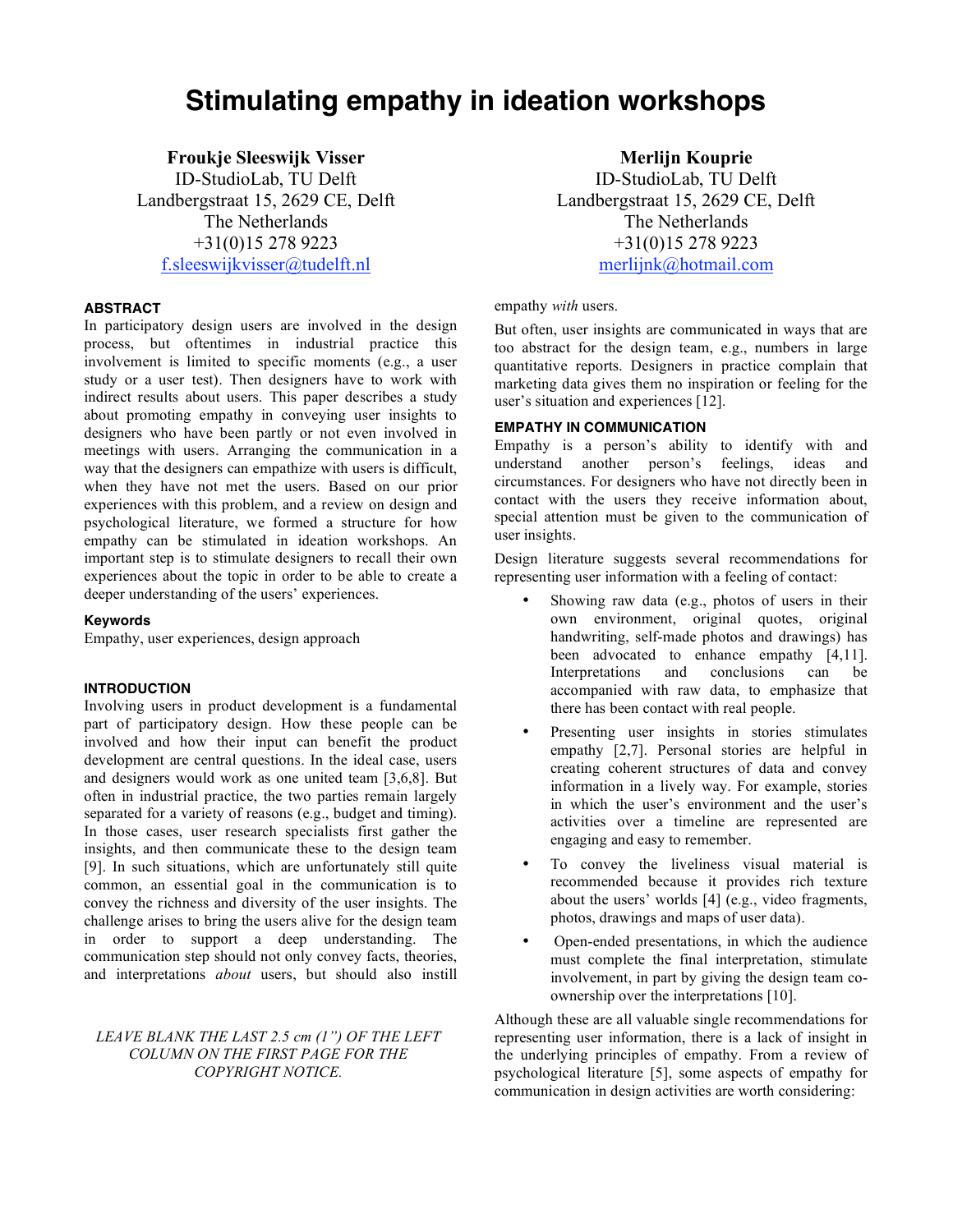- Experiences are personal, which makes it difficult<br>to relate to and understand. Empathic to relate to and understand. Empathic understanding is therefore always limited: the empathizer cannot become totally another person, but is able to balance and switch between the other person's perspective and his own.
- Empathy has affective and cognitive components (see Figure 1). The affective component enables the empathizer to experience the feelings and emotions of another person; the cognitive component is a more detached understanding, in which the empathizer reasons from the perspective of the other person. Combining and balancing these components is needed to gain empathy and use it in designing.
- Empathy is not a state at one moment, but achieved through a process. The empathizer can enter, wander around and step out of the other person's world.

These aspects have led us to the insight that empathy could be regarded as a process in design too. A process in which the designer steps into, wanders around and steps out of the user's world. During this process the designer combines cognitive and affective aspects to empathize. This process is not instantaneous: it needs (thinking) space and time. We believe that for gaining empathic understanding the designer must involve his own feelings too. Trying to relate to the user experiences by bringing up one's own related experiences is an essential step of the empathy process.

This process for achieving empathy in design is depicted in Figure 2. It consists of four phases: discovery, immersion, connection, and detachment. In the *discovery* phase the designer allows himself to become absorbed in the user's world. In the *immersion* phase the designer internalizes the user's world into his own. Then in the *connection* phase, the designer connects, cognitively and affectively with the user's experiences. In the final phase, *detachment*, the designer moves back from the merged worlds to a position of separate identity.



**Figure 1 Two-component model shows that both affective resonance and cognitive reasoning are essential for applying empathy in designing.**



This process of empathy in design has been the basis for a set-up which can be applied in an ideation workshop. One aspect of this process is given extra attention: addressing the own experiences of the designer. Figure 3 illustrates the set up of the ideation workshops, consisting of six steps:

- 1.Three days before the actual workshop the participants receive a sensitizer.
- 2.The workshop starts with a 15 minutes presentation by the researcher.
- 3.The participants fill in a few cards about their personal experiences concerning the topic.
- 4.The participants receive a card set with selected quotes of the users, and are given 30 minutes to just immerse themselves with this information.
- 5.On a large sheet of paper, the participants organize cards into emerging themes for product directions. They are explicitly asked to compare their own cards with the users' cards (45 minutes).
- 6.In the last step they present their new ideas to a specialist.

The first three steps comprise the *discovery* phase, step 4 the *immersion*, and step 5 involves the *connection* and *detachment* phase.



**Figure 3 The overall steps in the workshop set-up. The steps marked with a \* were different for the A and B design teams.**

#### **METHOD**

Four workshops were performed with this set up and with different teams, under two different conditions. We explored the effect of designers recalling and connecting their own experiences about the topic to the user insights. Teams A1 and A2 therefore carried out all six steps above, but for team B1 and B2, step 3 was omitted and the instruction to relate and compare to their own experiences was left out in step 5 (see Figure 4). We expected that teams B would show less empathy than teams A.

Four design teams of Philips Research participated in ideation workshops. Each design team consisted of three to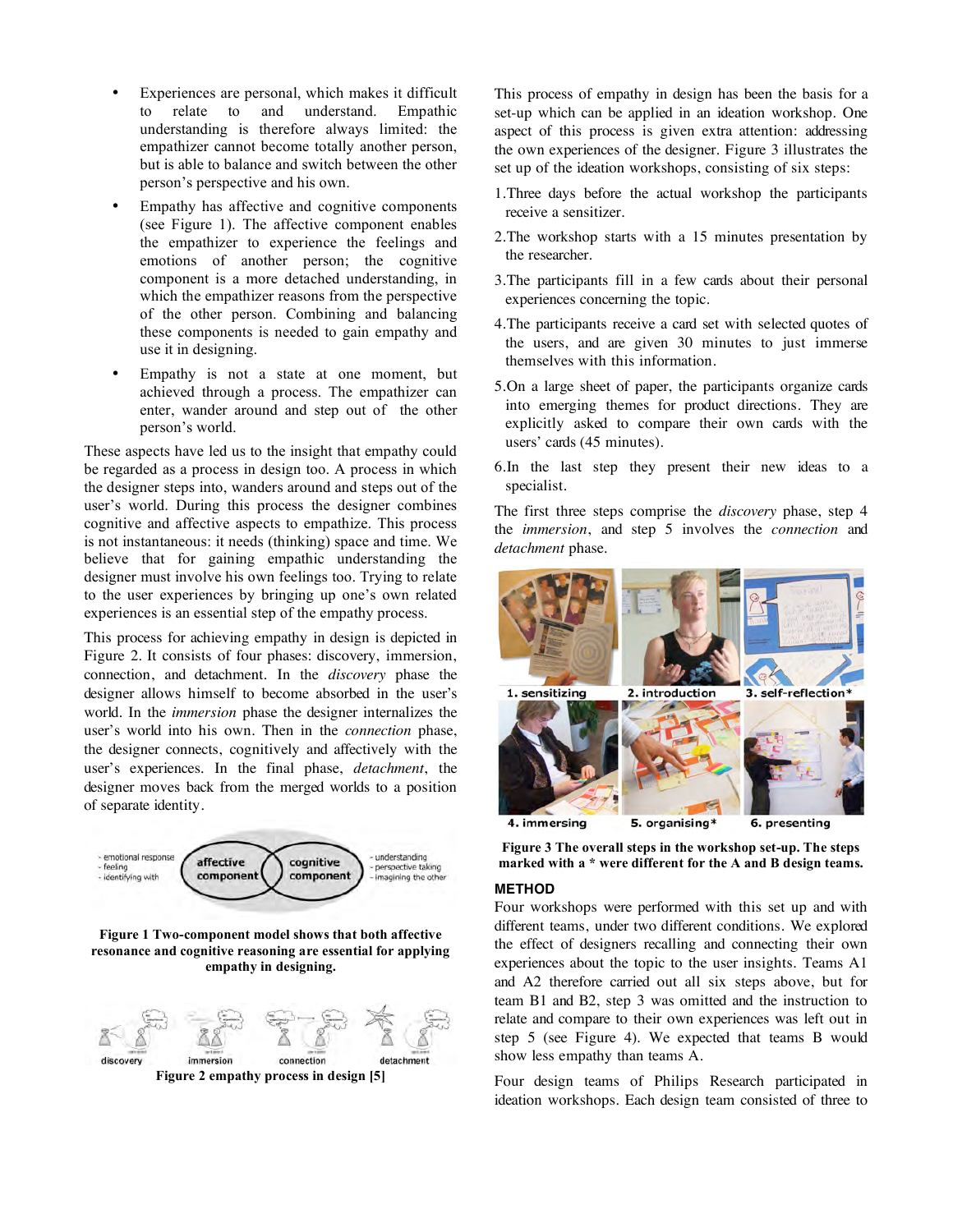four professional employees. All had a scientific education and had been part of idea generation meetings before, but only one had a professional education as a designer.



**Figure 4 Only teams A compared their own experiences (left) to the users' experiences by comparing their own filled-in cards with the users' cards.**

#### **Case data**

User data was gathered using contextmapping techniques. Participating users were eleven elderly people. The topic was maintaining social contacts. This user group was chosen to ensure that none of the participants in the design teams for the workshops were or had been a member of this user group themselves, so they had an intrinsic need to make use of the data supplied by the researchers.

#### **Procedure**

All teams followed the process as depicted in Figure 3. Teams A were asked to bring up their own experiences before the immersion step with the users' experiences. They were given empty cards, which they had to fill in with their own experiences about their social world (step 3). After this step, they received the card set with the user quotes and were asked to immerse in them. During the organizing step (step 5), they were explicitly asked to 'detach' from their own experiences by comparing their cards with the users' cards and design for the users only.

For measuring the effect on empathy, several methods were used; EQ questionnaires [1], observations (how designers deal with the results, discussions, referring to yourself, referring to others, referring to the users, etc), self-reports, and a debriefing interview after the workshop.

Before the workshops the designers were grouped in four teams based on their filled in Empathy Quotient questionnaire in order to have similar empathy levels of each team. They had been told that this was a workshop to convey the user insights and create product ideas, but not that this was a study about empathy.

During the workshop, they received three times a self-report form in which they scored their levels of interest, involvement, inspiration, and empathy on a scale from 1 to 7. In the debriefing discussion afterwards, they were asked to reflect on the workshop. First they were asked about their product ideas (we observed if and how they referred to

the users during their presentation). Then they were asked to elaborate on the users' personalities (we observed how lively their images of the users were). Finally, we explained that we were interested in their levels of empathy. The first question was literally 'how empathized do you feel?' We gave them back their self-report forms, and let them reflect on their own filled in forms to explain in their own words what this could say about their empathic understanding during the workshop. They were also asked to draw a graph depicting their changes in empathy over time (see Figure 5).

After the workshops, we wanted an expert panel to judge the product ideas on how well these ideas would fit with the needs of the user group.



**Figure 5 Designers depicting their own experienced changes of empathy during the time of the workshop. These graphs provided starting points to reflect on their empathic process, as witnessed by the quotes.**

#### **RESULTS & DISCUSSION**

Design teams A1 and A2 referred more often to themselves, and to the users, than the teams B. This could be an indicator of increased empathy. Also in their self-reports teams A indicate a higher level of empathy than teams B.

For all teams the empathic understanding during the workshops increased, and the differences between teams A and B were small, whereas the individual variations of the team members were large. The product ideas differed widely in quality, so they could not easily be compared between teams A and B.

In our observations and other results we did not find conclusive evidence for the claim that stimulating the designers to recall upon their own experiences (teams A) and comparing these, increases their empathy with the users. But the effect of taking a moment to recall the designers' own experiences and share these within the team created a more personal and open atmosphere. Teams A discussed more personal stories and were more aware of how different the experiences of these users were.

One thing that did stand out is the importance of taking sufficient time: time for sensitizing the participants before